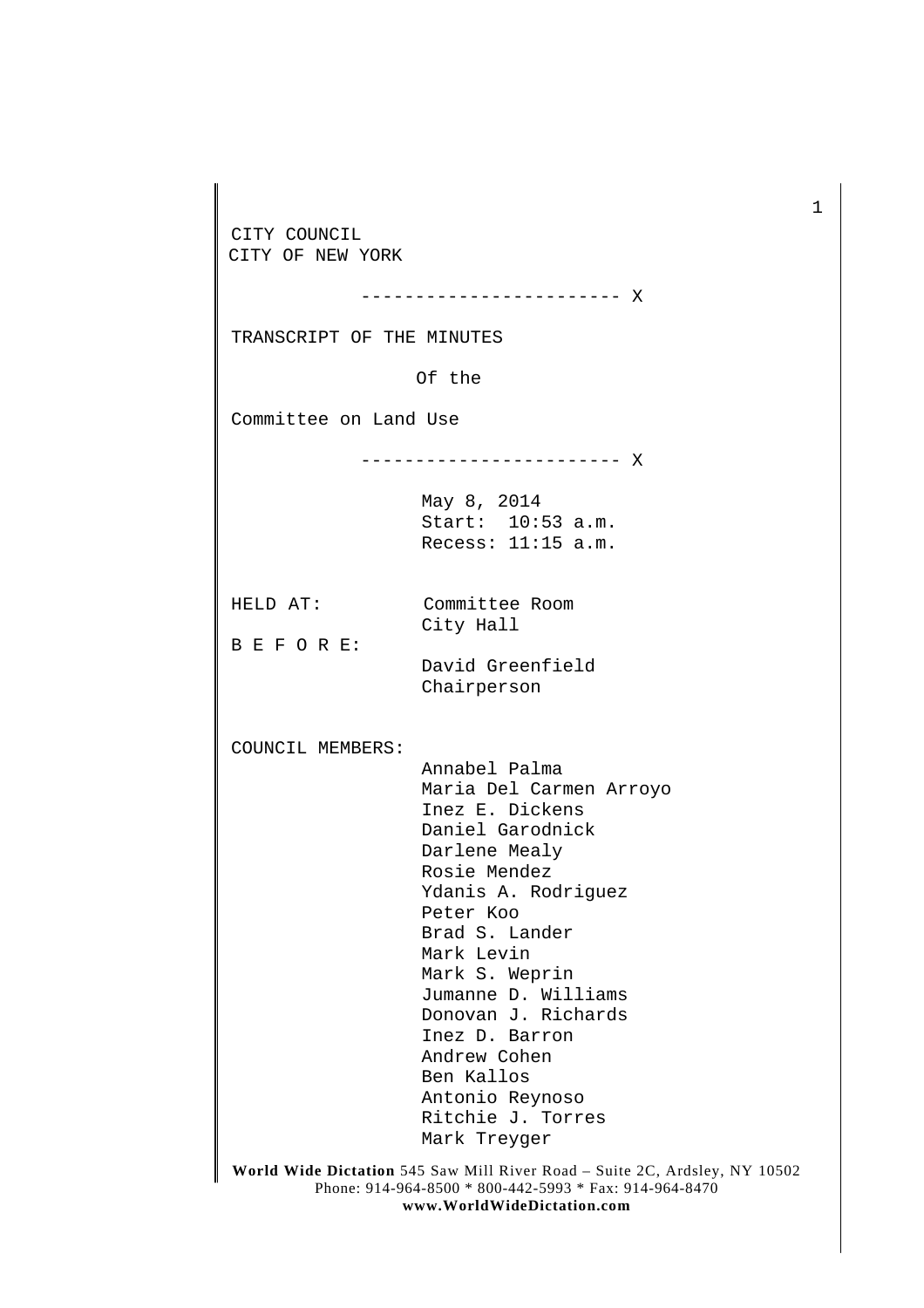Vincent Ignizio Vincent J. Gentile Ruben Willis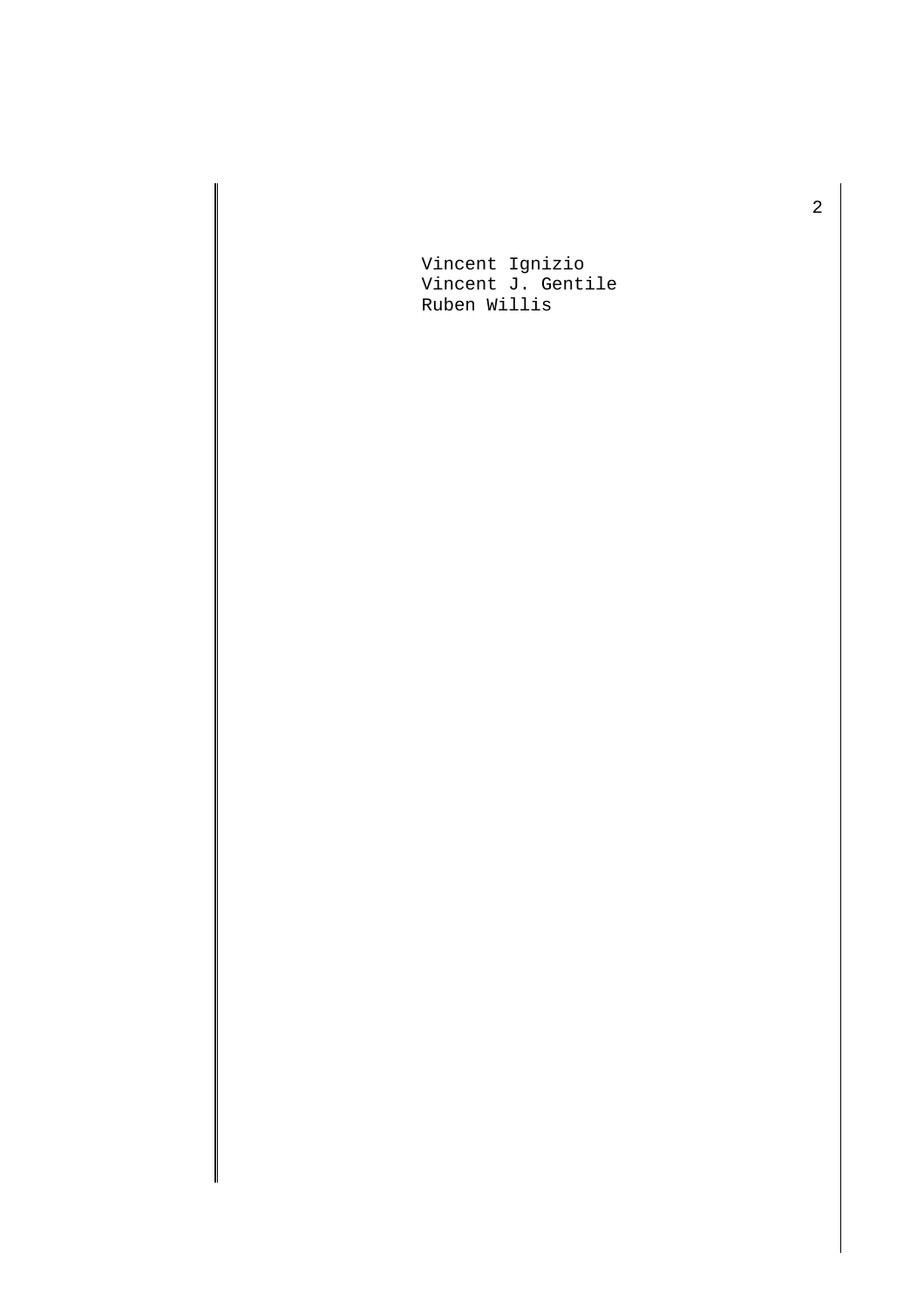| 1              | 3<br>COMMITTEE ON LAND USE                            |
|----------------|-------------------------------------------------------|
| $\overline{2}$ | CHAIR GREENFIELD: Good Morning my name                |
| 3              | is David Greenfield I'm the council member from the,  |
| 4              | 44th councilman district in Brooklyn and privileged   |
| 5              | to serve as a chair of the land use committee and I   |
| 6              | wanna welcome my esteemed colleagues who are members  |
| 7              | of the committee and thank them all for joining us.   |
| 8              | We have council member Vincent Gentle, we have chair  |
| 9              | Dickens who get the gold star for being the earliest  |
| 10             | member here today, so thank you chair. Council        |
| 11             | member it is not a joke in fact we will tally it up   |
| 12             | and prizes will be distributed at the end of the      |
| 13             | calendar year not the fiscal year. Folks were         |
| 14             | getting excited. We haven't ordered the prizes just   |
| 15             | yet. We wanna thank council member Garodnick, chair   |
| 16             | Koo, chair Weprin, council member Richards, council   |
| 17             | member Barron, council member Mealy, council member   |
| 18             | Cohen, council member Kallos, council member Reynoso, |
| 19             | council member Torres and of course council member    |
| 20             | Treyger. You have seen him here before you have       |
| 21             | several items to the committee. First is the agenda   |
| 22             | prepared by the committee staff containing those      |
| 23             | matters which have had a hearing and have been        |
| 24             | reviewed and fully vetted by the subcommittees.       |
| 25             | These are the matters in which we will be acting      |
|                |                                                       |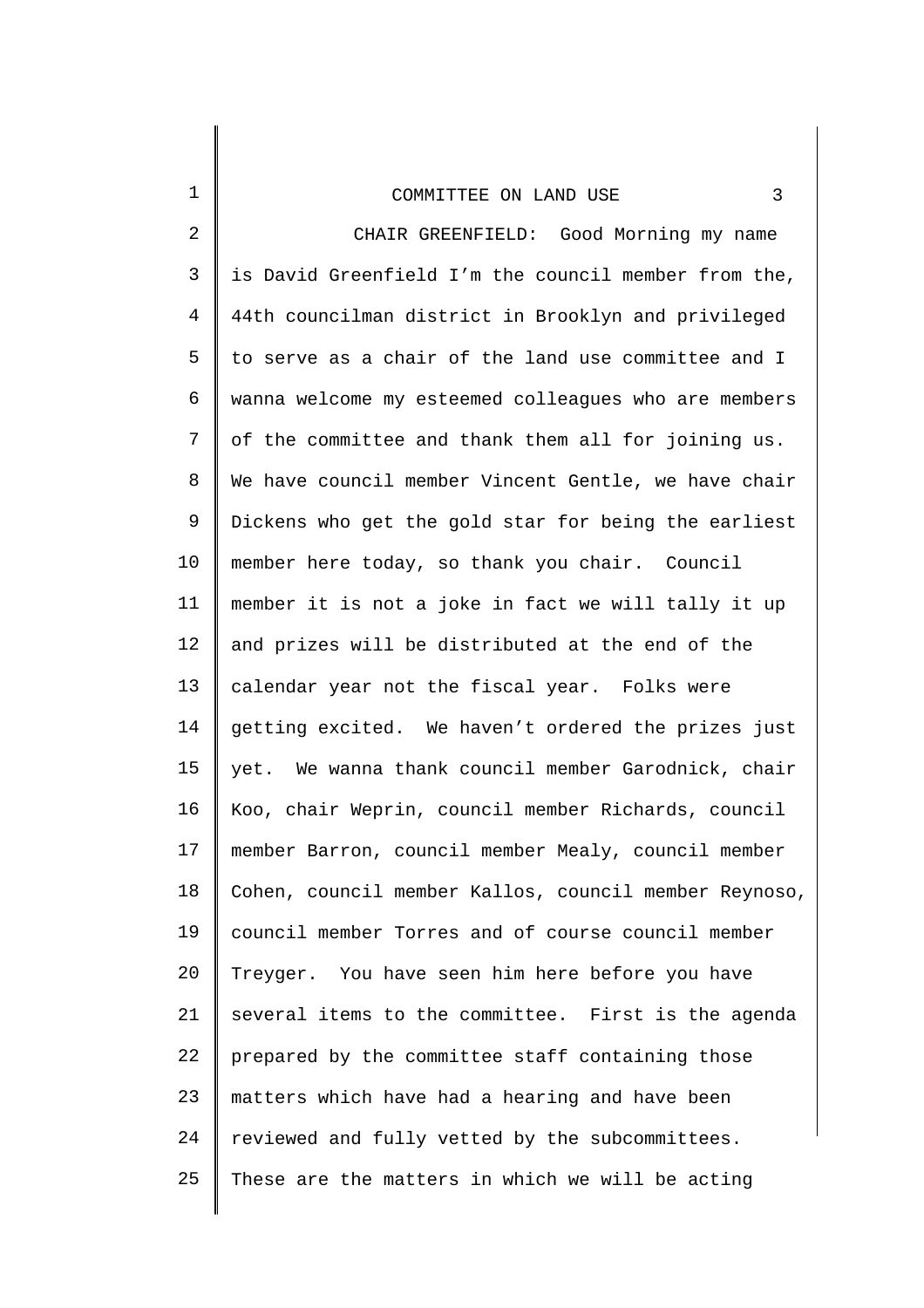1

2 3 4 5 6 7 8 9 10 11 12 13 14 15 16 17 18 19 20 21 22 23 24 25 today. I'd like to thank of course the 3 subcommittee chairs, chair Mark Weprin, chair Peter Koo and chair Inez Dickens for the work and the subcommittees. Also before you are joined the reports of the land use committees and applicable subcommittee for each item we are voting on today with a proposed resolution for each item. What the committee is voting on today is to approve each of the resolutions before you for presentation and vote by the full council. The resolutions reflect the recommendations of the applicable subcommittee and in addition today you will also find a briefing sheet which gives you additional information about those matters and other matters which have been scheduled to be heard by the subcommittee. Today we have the following applications on our calendars for our consideration. We have 2 applications for an expansion of Rockefeller University above and across the FDR Drive, which I recommended for approval. Rockefeller University is located in council member Kallos district. We also have before us an application from New York City School Construction Authority for site selection of 98 Drum Avenue for the continued use of the PS3 annex as 177 seat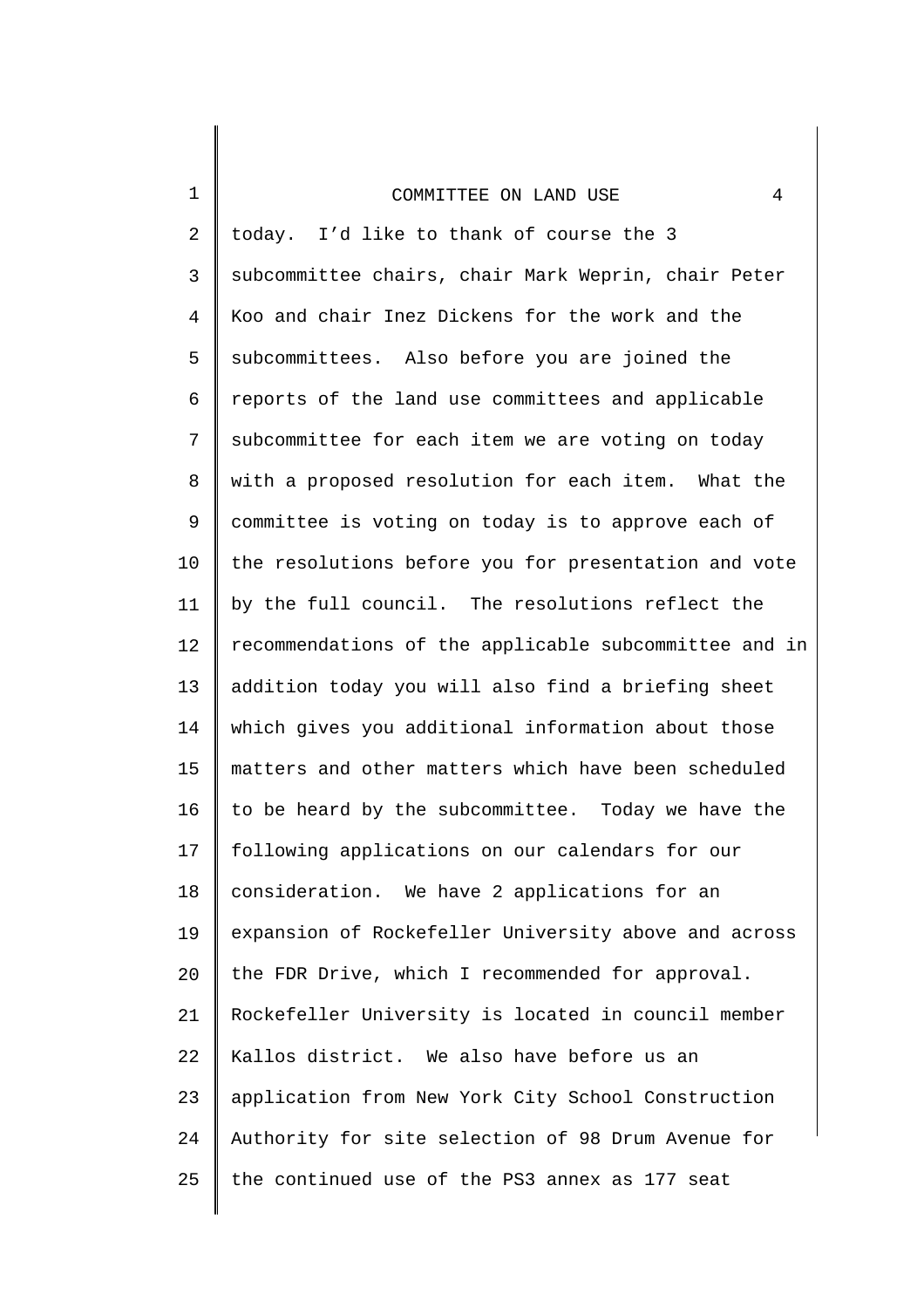1

2 3 4 5 6 7 8 9 10 11 12 13 14 15 16 17 18 19 20 21 22 23 24 25 primary school. The school is located in council member Caberes [sp] district. Lastly, we have an amendment to a previously approved tax exemption for a 365 Jay Street in council member Levin district. The subcommittee has recommended approval of these items as have the member in who's district these projects are located. The chair recommends an I vote on all these matters. I will now read the application numbers into the record and then I will have council members who would like to speak and ask questions on the projects. Item #37, 365 Jay Street, 20145358 HAK in council members Levin district. Brooklyn Community Board 2 an amendment to previously, to previously approve tax exemption for the property located at 365 Jay Street in the Borough of Brooklyn. LU #49, Rockefeller University expansion C140157 ZSM in council member Kallos district. Manhattan Community Board 8, the grant of a special permit to allow the development of a building within d-mapped air space above the Franklin Delano Roosevelt Tribe in connection with the proposed expansion of an existing university. Item #50, Rockefeller University expansion C, 1400688 MMM, in council members Kallos district. Manhattan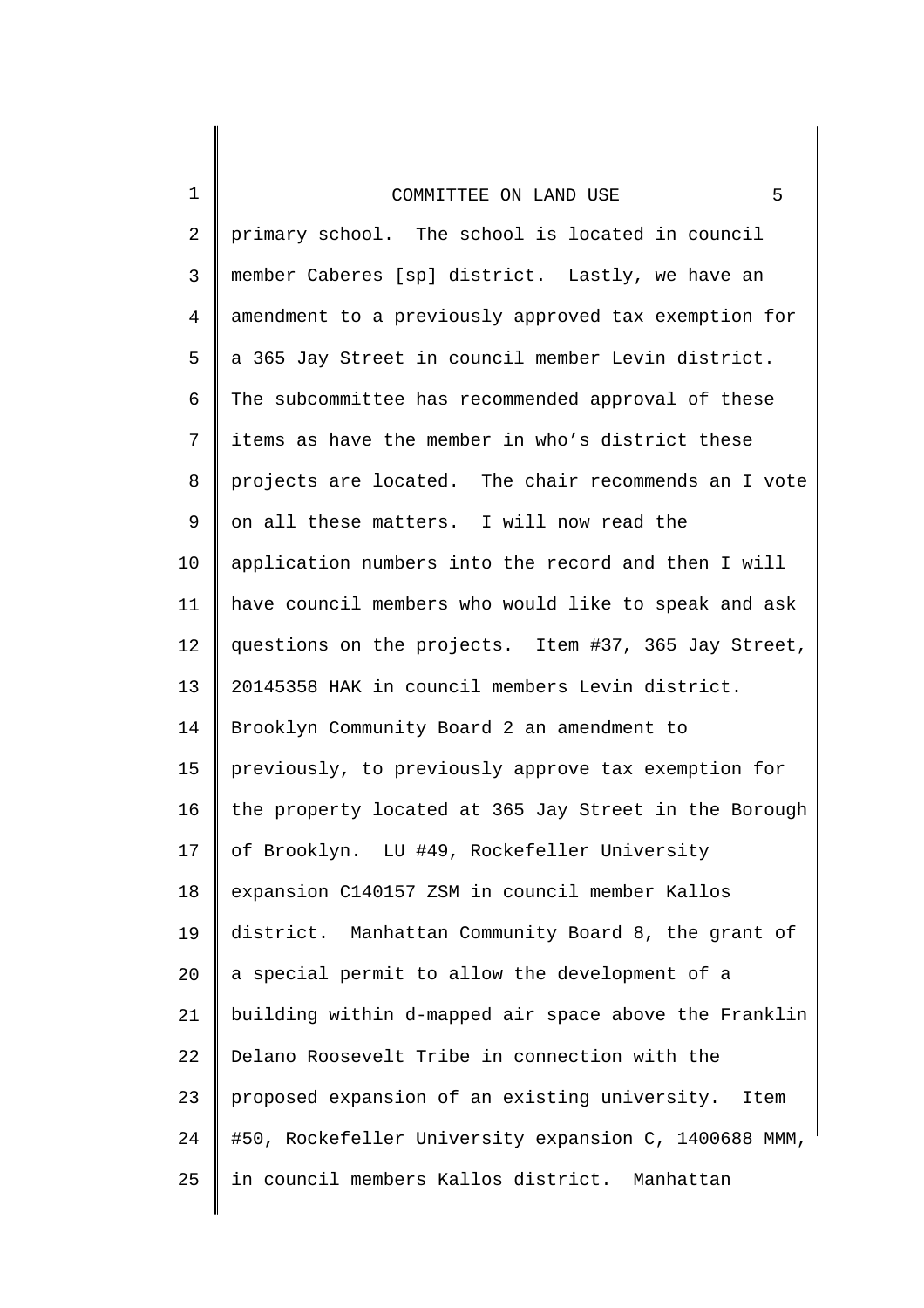1

25

2 3 4 5 6 7 8 9 10 11 12 13 14 15 16 17 18 19 20 21 22 23 24 Community Board 8, for an amendment to the city planning map involving closing the volumes of the FDR Drive between East  $64^{\text{th}}$  and East  $68^{\text{th}}$  Street. Item # 56, PS33 annex in the Bronx, 2014351 SCX, in council member Caberis [sp] district, Bronx Community Board 5. The proposed school site selection for continued as an approximate 177 seat primary school facility. PS33 annex located at 2392 98 Drum Ave in the Borough of the Bronx. With that I also thank and recognize council members Kanizo [sp] and Lander for joining us and I recognize council member Kallos to speak. COUNCIL MEMBER KALLOS: Thank you to the land use committee chair Greenfield, zoning committee chair Weprin, my colleagues on this committee and to Rockefeller University for meeting with me so frequently since January and for joining use yet again today. Thank you to speaker Melissa Mark-Viverito and her land use staff, Gail Benjamin and congratulations on her retirement, Ada Fox [sp], Ann Mequewey [sp], Alonso Carr and Rob Maralua who is left us and who I wish well in his new career. I am pleased to ask my colleagues to join me in voting yes on both applications from Rockefeller University to

expand their world class institution to attract more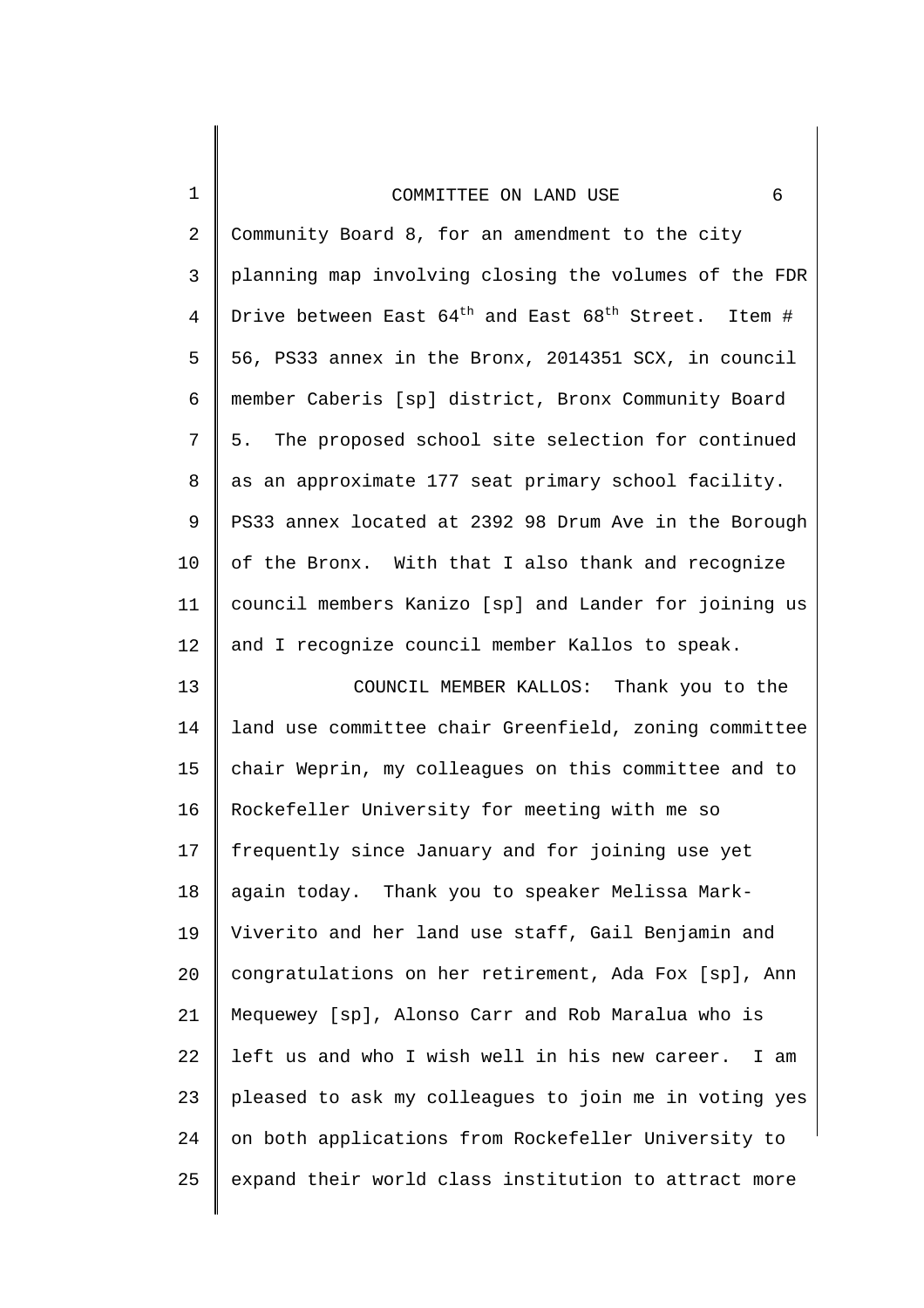2 3 4 5 6 7 8 9 10 11 12 13 14 15 16 17 18 19 20 21 22 23 24 25 top scientist to the east sides hospital and bio-tech corridor. There were understandable concerns in our already highly developed community about overcrowding in our neighborhood and obstruction to east river parks. However, over the past months, Rockefeller University has demonstrated that it is not only sensitive to these concerns, but will be a valuable partner in improving open space in our community. They've shown a firm commitment to improving the quality of life in our neighborhood while mitigating any issues that may arise. They've laid forth a vision for a more beautiful and dynamic neighborhood in addition to an improved and expanded hub for the scientist. Made significant progress to work with me and the community in good faith on areas of concern raised through this process. I'm enthusiastic about both this project and the individuals behind it and ask my colleagues to join me in voting yes today. CHAIR GREENFIELD: Thank you chair Kallos. Any other members have any comments or questions about any of the items today? Ok, I would also like to recognize the esteemed Staten Island Borough President, Jimmy Oddo who has joined us here today as well. Thank you for joining us. [applause]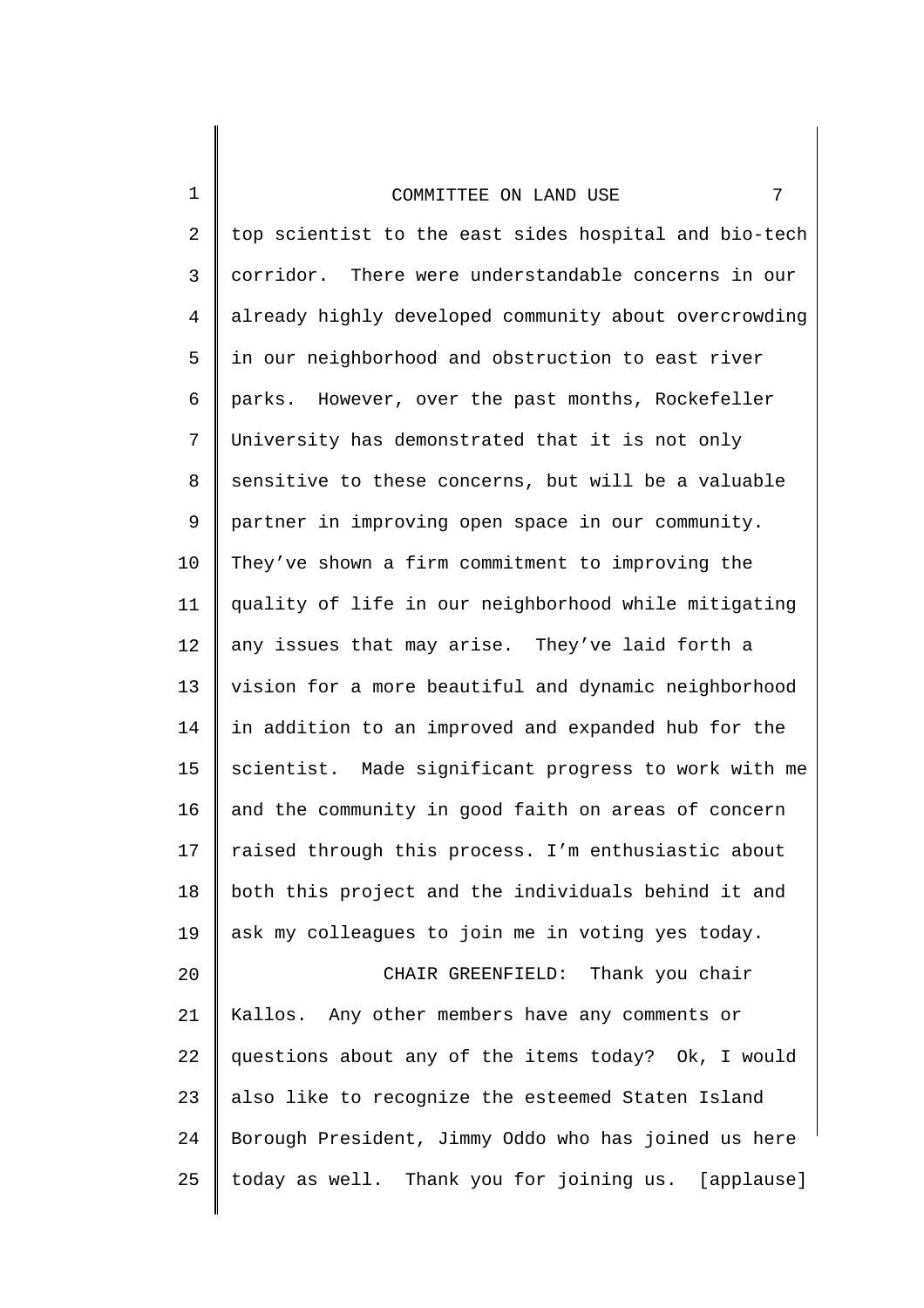1

2 3 4 5 6 7 8 9 10 11 12 13 14 15 16 17 18 19 20 21 22 23 24 25 Council member and also recognize that while she still will be here with us for several more months, the cat is out of the bag as they say and we've all learned that unfortunately for us and good for her Gail Benjamin is retiring this summer and she really has been the land use committee. I think when people think land use and city council the first thing they think is Gail Benjamin. She is wealth of knowledge, she's incredibly patient and really someone who is unique in terms of the services that she has provide the to the City of New York. So we will formally celebrate her retirement and our lost in future months but now that is officially out of the bag I wanted to recognize that and just recognize that [applause] in whole service and council as well. I also wanna welcome James Lloyd the gentleman with the lovely tie standing right over there. He is a city planner who will be doing all sorts of fun stuff with computers and mapping and the councils land use division so only if you need directions on how to get to your next event [laughter] no, James do you do that or no? No not that, but he if there's anything that you need in the world of mapping, James will in fact just started a couple of days ago and were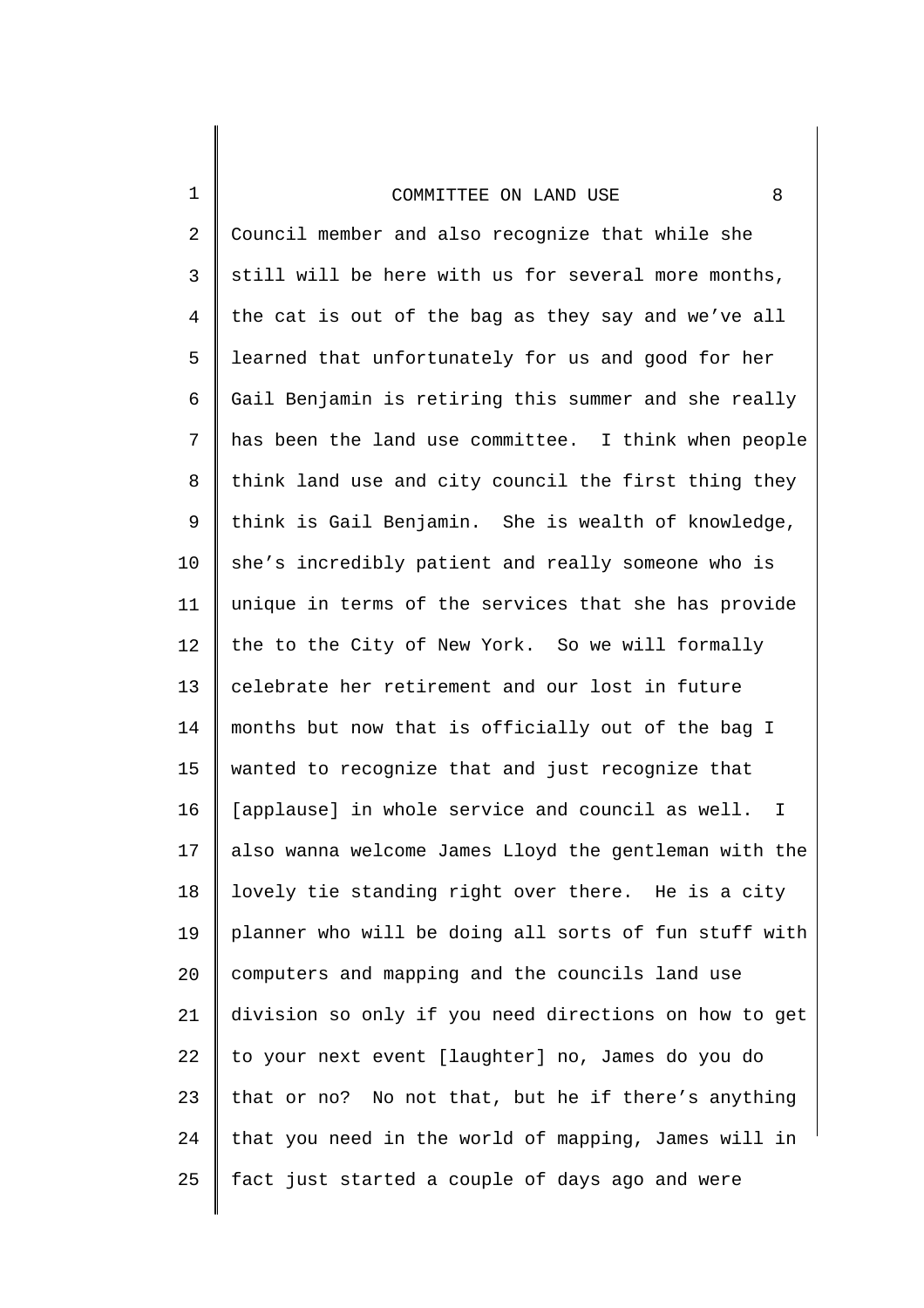| $\mathbf 1$    | 9<br>COMMITTEE ON LAND USE                        |
|----------------|---------------------------------------------------|
| $\overline{2}$ | looking forward to great things from James, so we |
| 3              | thank you very much and welcome you aboard. With  |
| $\overline{4}$ | that I will not hearing no other questions or     |
| 5              | comments I will ask the clerk to call the roll.   |
| 6              | CLERK LEE MARTIN: Lee Martin, committee           |
| 7              | clerk roll call vote. Committee on land use.      |
| 8              | Council member Greefield.                         |
| 9              | CHAIR GREENFIELD: I vote I.                       |
| 10             | CLERK LEE MARTIN: Gentle.                         |
| 11             | COUNCIL MEMBER GENTLE: I vote I.                  |
| 12             | CLERK LEE MARTIN: Dickens.                        |
| 13             | COUNCIL MEMBER DICKENS: I.                        |
| 14             | CLERK LEE MARTIN: Garodnick.                      |
| 15             | CONCIL MEMBER GARODNICK: I.                       |
| 16             | CLERK LEE MARTIN:<br>Mealy.                       |
| 17             | [pause]                                           |
| 18             | CLERK LEE MARTIN: KOO.                            |
| 19             | COUNCIL MEMBER KOO: I vote I.                     |
| 20             | CLERK LEE MARTIN: Lander.                         |
| 21             | COUNCIL MEMBER LANDER: I.                         |
| 22             | CLERK LEE MARTIN: Weprin.                         |
| 23             | COUNCIL MEMBER WEPRIN: I.                         |
| 24             | CLERK LEE MARTIN: Richards.                       |
| 25             | [pause]                                           |
|                |                                                   |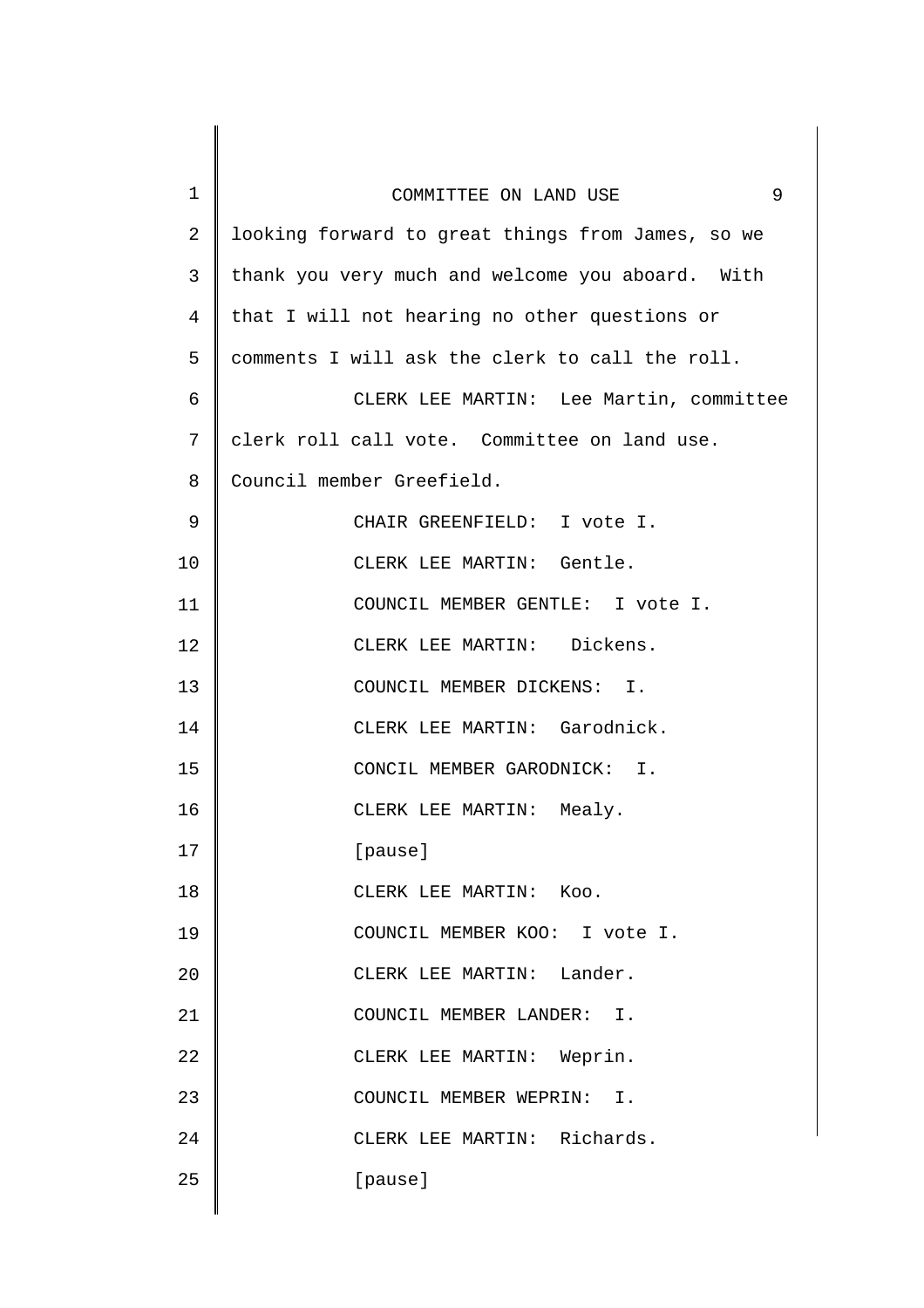| $\mathbf 1$    | 10<br>COMMITTEE ON LAND USE                          |
|----------------|------------------------------------------------------|
| $\overline{2}$ | CLERK LEE MARTIN: Barron.                            |
| 3              | COUNCIL MEMBER BARRON: I.                            |
| 4              | CLERK LEE MARTIN: Cohen.                             |
| 5              | COUNCIL MEMBER COHEN: I.                             |
| 6              | CLERK LEE MARTIN: KALLOS.                            |
| 7              | COUNCIL MEMBER KALLOS: Enthusiastically              |
| 8              | yes.                                                 |
| 9              | CLERK LEE MARTIN: Reynoso                            |
| 10             | COUNCIL MEMBER REYNOSO: I.                           |
| 11             | CLERK LEE MARTIN: Treyger.                           |
| 12             | COUNCIL MEMBER TREYGER: I.                           |
| 13             | CLERK LEE MARTIN: Ignizo                             |
| 14             | COUNCIL MEMBER IGNIZO: Yes.                          |
| 15             | CLERK LEE MARTIN: Mealy.                             |
| 16             | COUNCIL MEMBER MEALY: I on all.                      |
| 17             | CHAIRPERSON GREENFIELD: To recognize                 |
| 18             | council member Williams. Council member Williams how |
| 19             | do you vote?                                         |
| 20             | CLERK LEE MARTIN: Torres.                            |
| 21             | [pause]                                              |
| 22             | CLERK LEE MARTIN: Richards.                          |
| 23             | COUNCIL MEMBER RICHARDS: I vote I.                   |
| 24             | CLERK LEE MARTIN: Council member                     |
| 25             | Williams.                                            |
|                |                                                      |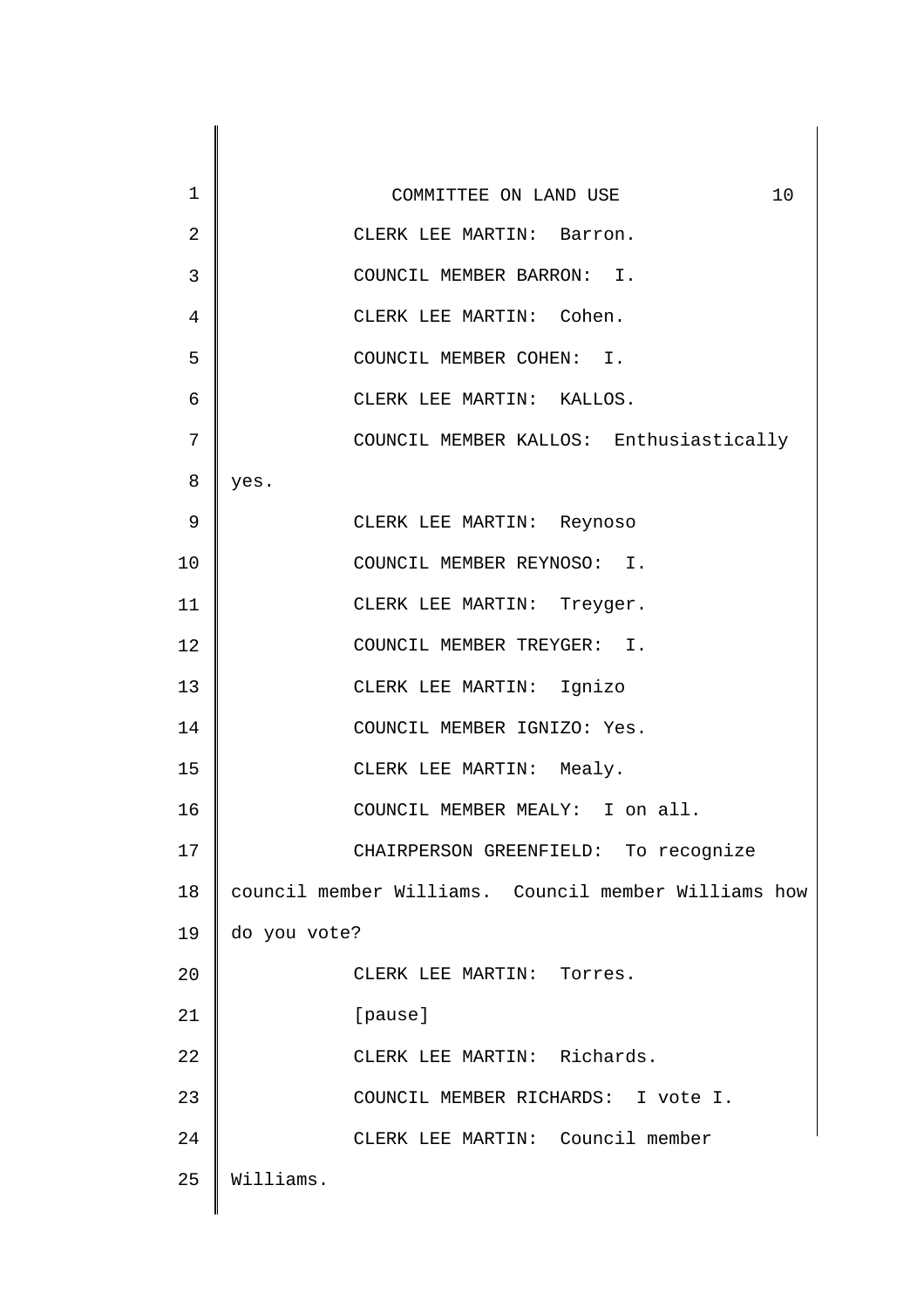| $\mathbf 1$    | 11<br>COMMITTEE ON LAND USE                          |
|----------------|------------------------------------------------------|
| $\overline{2}$ | COUNCIL MEMBER WILLIAMS: I vote I.                   |
| $\mathsf{3}$   | What's up Jimmy Oddo? [laughter]                     |
| $\overline{4}$ | CLERK LEE MARTIN: By vote of 17 on the               |
| 5              | affirmative, 0 on the negative and no extensions.    |
| 6              | All items have been adopted. Members please sign the |
| 7              | committee reports. Thank you.                        |
| 8              | CHAIRPERSON GREENFIELD: Thank you as                 |
| 9              | this is our practice were gonna keep the vote open   |
| 10             | until 11:15 and thank you all of the council members |
| 11             | for coming out here today.                           |
| 12             | [pause]                                              |
| 13             | CHAIRPERSON GREENFIELD: Welcome council              |
| 14             | member Arroyo.                                       |
| 15             | CLERK LEE MARTIN: Council member Arroyo.             |
| 16             | COUNCIL MEMBER ARROYO:<br>Yes, si.                   |
| 17             | CHAIRPERSON GREENFIELD: Mucho gracias.               |
| 18             | Welcome council member Levine.                       |
| 19             | CLERK LEE MARTIN: Levin                              |
| 20             | CHAIRPERSON GREENFIELD: Personal thing.              |
| 21             | It's a Williamsburg thing.                           |
| 22             | COUNCIL MEMBER LEVIN: If it wasn't a                 |
| 23             | council member named Levine then.                    |
| 24             | CHAIRPERSON GREENFIELD: I forgot about               |
| 25             | that to-shay. For 4 years you had a good run though. |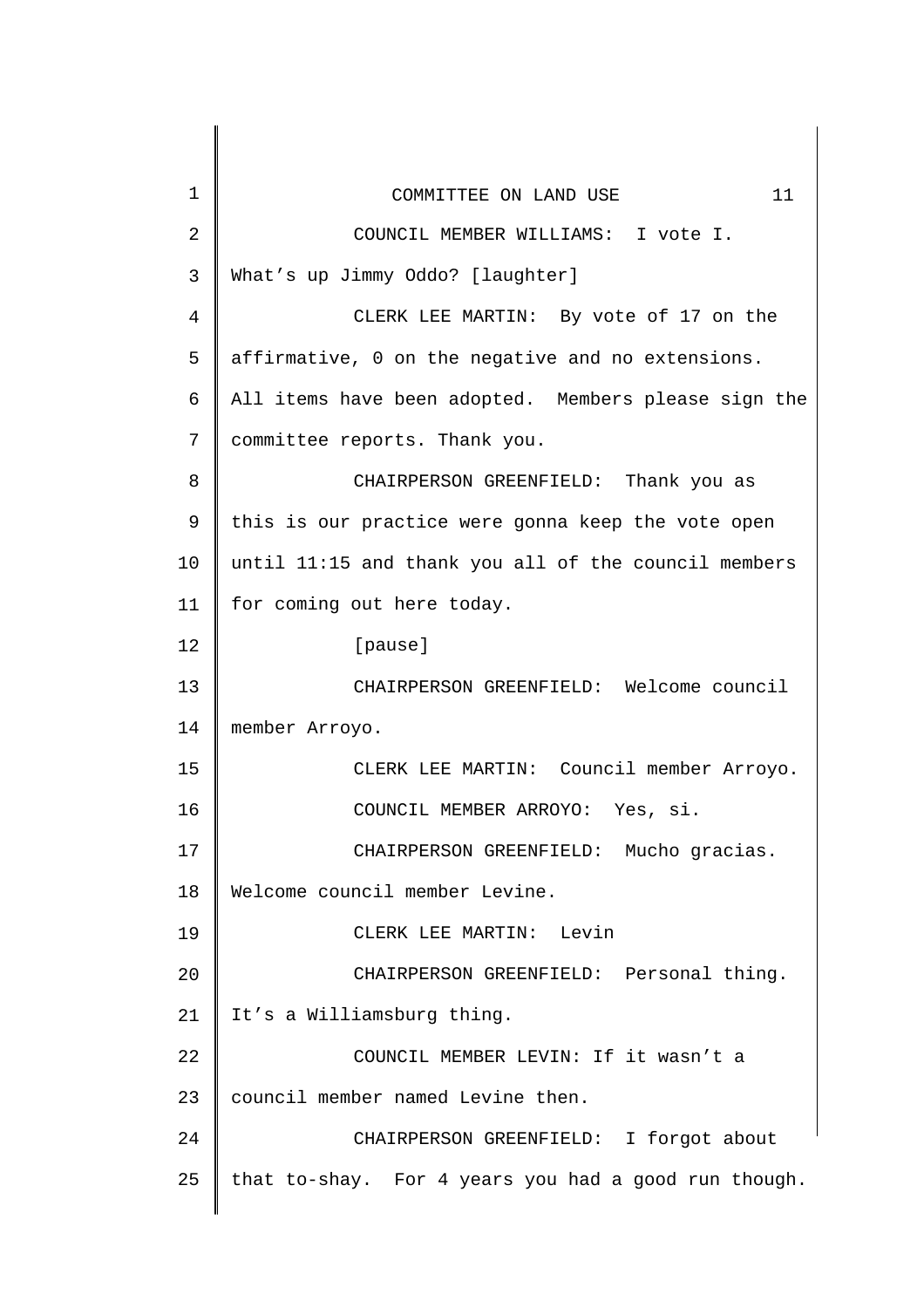| 1              | 12<br>COMMITTEE ON LAND USE                    |
|----------------|------------------------------------------------|
| $\overline{2}$ | COUNCIL MEMBER LEVIN: I on all.                |
| 3              | CLERK LEE MARTIN: Vote currently stands        |
| 4              | at 19.                                         |
| 5              | [pause]                                        |
| 6              | CLERK LEE MARTIN: Council member               |
| 7              | Rodriguez.                                     |
| 8              | COUNCIL MEMBER RODRIGUEZ: I.                   |
| 9              | CLERK LEE MARTIN: Vote now stands at 20.       |
| 10             | [pause][background talking]                    |
| 11             | CLERK LEE MARTIN: Council member Mendez.       |
| 12             | COUNCIL MEMBER MENDEZ: I vote I on all.        |
| 13             | [pause]                                        |
| 14             | CLERK LEE MARTIN: Final vote committee         |
| 15             | on land use is 21 in the affirmative, 0 in the |
| 16             | negative and no extensions.                    |
| 17             | CHAIR GREENFIELD: Thank you clerk.<br>The      |
| 18             | land use committee is now adjourned.           |
| 19             | [gavel]                                        |
| 20             |                                                |
|                |                                                |
|                |                                                |
|                |                                                |
| 24             |                                                |
| 25             |                                                |
| 21<br>22<br>23 |                                                |